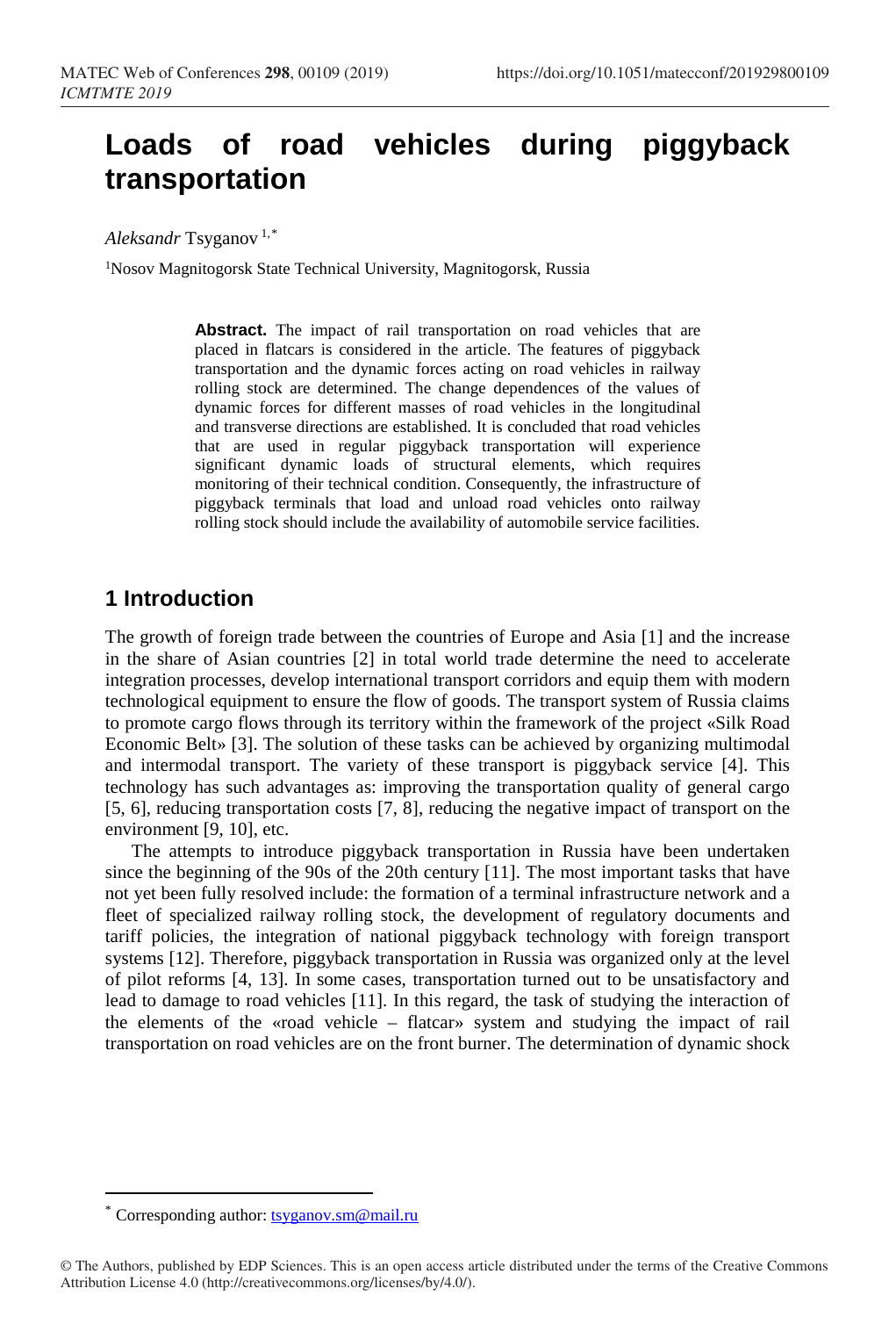loads acting on road vehicles during their rail transportation will allow to evaluate the conditions of their operation activity and set up a maintenance operation and repair program for piggyback transportation.

#### **2 Literary review**

A number of studies are devoted to solving the problems of the interaction of railway rolling stock and road vehicles during the piggyback transportation. A review of scientific works allows us to identify several main subject areas of research:

- generalization the literature reviews and implementation of piggyback transportation practice [4, 11, 14-17];
- technologies the analysis of existing multimodal and intermodal technologies [8, 16, 18];
- infrastructure the development of infrastructure, terminals and transport network [19-21];
- ecology and sustainable development the assessment of the piggyback transportation impact on the environment [9, 10, 22, 23];
- economy the assessment of the developing piggyback transportation costs, their competitiveness, investments [7, 24];
- interaction the mutual influence of railway cars and road vehicles, the calculation of the fatigue endurance of their load-bearing constructions [25-28].

Despite the availability of work devoted to solving the problems of improving the efficiency and quality of piggyback transportation, there is currently no comprehensive assessment of the impact of rail transportation on road vehicles placed in railway rolling stock during piggyback transportation.

### **3 Determining the conditions for the transport of road vehicles in flatcars**

The organization of regular piggyback traffic creates a new form of road vehicles operation that are constantly involved in them. Road vehicles are transported by rail for a significant part of their operating time. This significantly reduces the overhaul and other technical and operational performance indicators. And at the same time, they are experienced by shock dynamic loads at the stage of moving along the railways, comparable with the movement on the roads. The frequency of car maintenance and repair is mainly based on time between overhaul. As a result, the realization of maintenance service of overhaul does not adequately match the actual operating conditions and may impair the maintenance of road vehicles in a technically sound state.

Transportation of road vehicles on the territory of Russia by rail is regulated by a number of documents [29-31]. They provide conditions, as well as methods of allocation and fastening the road vehicle in a flatcar. The main conditions for road vehicles are the critical mass, the surface of area exposed to wind load, the height of gravity center, the number of tiers in height, the position depending on the surface of the flatcar floor, fasteners, structural elements used for fixing, loading schemes. Basically, the listed conditions have normalized values.

It is determined that dynamic forces act on a road vehicle in the process of railway transportation. As a result, translational movement, tipping over or rolling of a flatcar may occur with it. The forces that are taken into account during placing and fixing road vehicles in a flatcar are given in Table 1.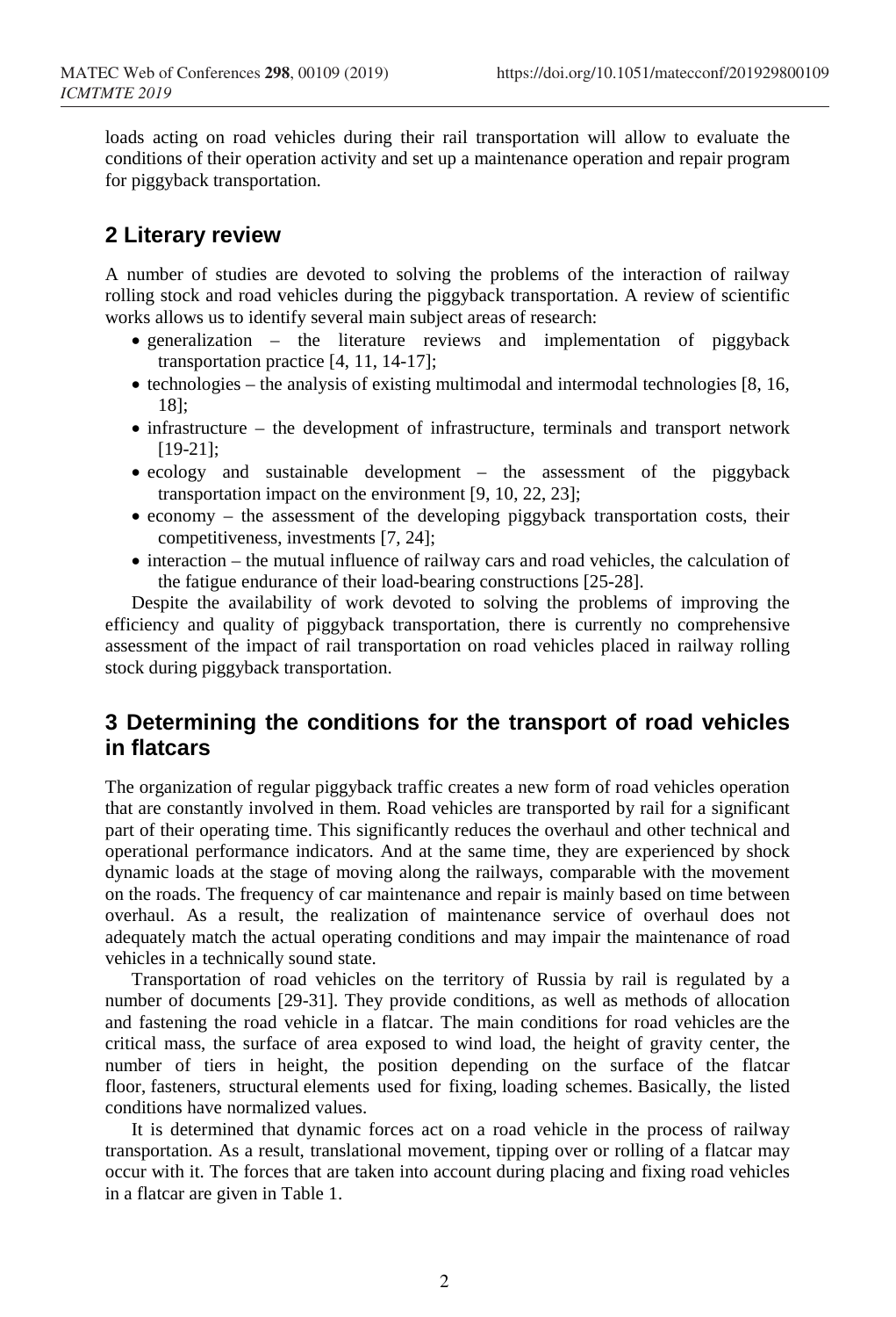| <b>Names</b>                   | Characteristic                                                                                                                                                                                                                           |
|--------------------------------|------------------------------------------------------------------------------------------------------------------------------------------------------------------------------------------------------------------------------------------|
| longitudinal inertial<br>force | it occurs when the speed of movement of a railway carriage<br>changes (start of movement, acceleration, braking, collision<br>of cars)                                                                                                   |
| transverse inertial<br>force   | it occurs when the direction of movement changes (the<br>passage of curves, turnouts), as well as during movement due<br>to the interaction of the railway track and the flatcar (wobble,<br>transverse and lateral rolling of the car)  |
| vertical inertial force        | it occurs during movement (fluctuations in bouncing and<br>pitching of a car, wheel bumps on rails at the joints)                                                                                                                        |
| wind load                      | it occurs when a flatcar moves and acts on parts of a unit of<br>equipment protruding beyond the wagon in the direction<br>across the path                                                                                               |
| force of friction              | it occurs between the supporting surfaces of the unit of<br>technology and the floor of the body of a railway carriage.<br>The force of friction keeps a unit of technology from possible<br>movements in the back of a railway carriage |

|  |  | <b>Table 1.</b> Dynamic forces acting on a road vehicle [32] |
|--|--|--------------------------------------------------------------|
|--|--|--------------------------------------------------------------|

## **4 Calculation of the load acting on the structural elements of a road vehicle**

The stabilization of the road vehicle position in the back of a flatcar is ensured by fasteners, for example, tension wires and wheel chocks (Fig. 1). Dynamic forces act on certain structural elements of a road vehicle through fasteners during transportation. Stretch marks transfer loads to towing hooks, hinges, axle shafts of axles, chassis, technological holes of frames, as well as other fastening parts. The load is transmitted directly to the wheels through the wheel chocks.



#### **Fig. 1.** Piggyback fasteners [13].

In accordance with the methodology [29], the calculation of the dynamic forces values acting on the structural elements of a conventional road vehicle, placed in flatcar and secured by two means of attachment – tension wire s and wheel chocks. It should be noted that this technique does not contain an exact indication of the shared distribution of efforts attributable to each type of fasteners when they are used together. Therefore, the limitations of efforts on the fasteners together with their characteristics were set in the calculations. An example of the result of calculating the loads acting on the elements of a road vehicle weighing 24 tons is presented in Table 2.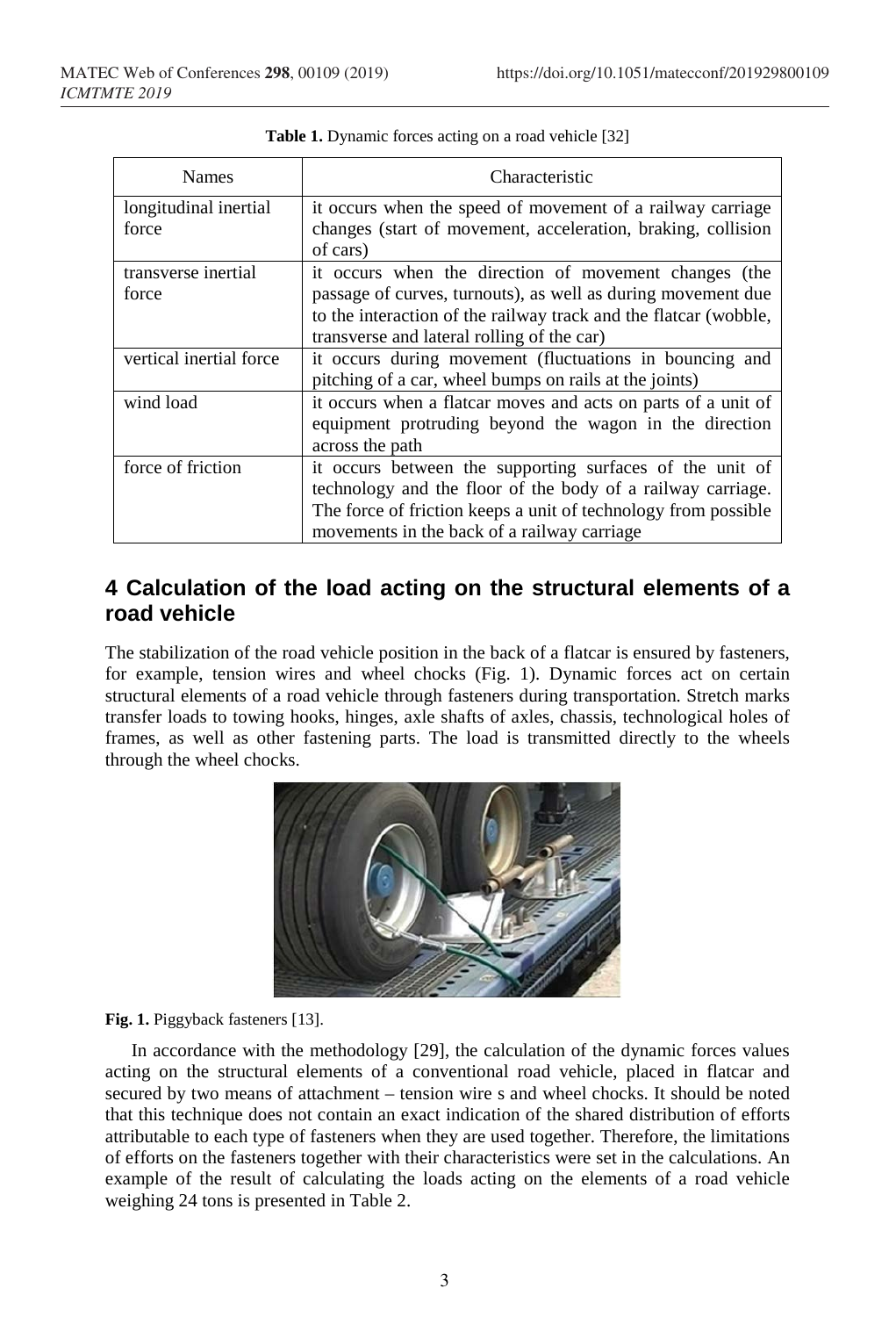| Fastener     | Structural element                                                                     | The load acting on the structural<br>element in the corresponding<br>direction, t |                  |
|--------------|----------------------------------------------------------------------------------------|-----------------------------------------------------------------------------------|------------------|
|              |                                                                                        | longitudinal                                                                      | transverse       |
| tension wire | recovery point, loop, axle<br>shaft, chassis, technological<br>hole of the frame, etc. | $2.90 \div 3.92$                                                                  | $1.28 \div 3.92$ |
| wheel chock  | wheel                                                                                  | $4.16 \div 5.18$                                                                  | $0.0 \div 1.73$  |

**Table 2.** The calculated values of the dynamic forces acting on the structural elements of a road vehicle

The dependences of changes in the values of dynamic forces acting in the longitudinal and transverse directions were established for road vehicles of various weights (in the range from 2 to 24 tons). The values of the dynamic forces attributable to the structural elements of road vehicles placed in a single flatcar with open sides and secured by two fasteners (tension wires and wheel chocks) are shown in Fig. 2.



**Fig. 2.** The values of the dynamic forces acting on the structural elements of a road vehicle in the longitudinal (a) and transverse (b) directions.

An analysis of the load values indicates that the structural elements of road vehicles used for fastening during transportation in flatcars experience rather high loads. The main structural element exposed to dynamic loads is the undercarriage. The value of the loads is directly proportional to the mass of the road vehicle: the load of the elements increases and acts in different directions with its increase.

# **5 Conclusion**

This article presents an assessment of the impact of rail transportation on road vehicles placed in railway rolling stock. The main structural element of road vehicles exposed to dynamic loads is the undercarriage. The values of dynamic forces acting on structural elements with different masses of road vehicles in the longitudinal and transverse directions are established. A significant reduction in the values of technical and operational performance indicators that determine the maintenance and repair program will be formed for road vehicles that are constantly involved in piggyback transportation. It is proposed to consider this form of operation as «passive operation activity» with the introduction of adjustments to the organization of maintenance and repair for these road vehicles. Maintenance of a technically sound state should be carried out at the automotive service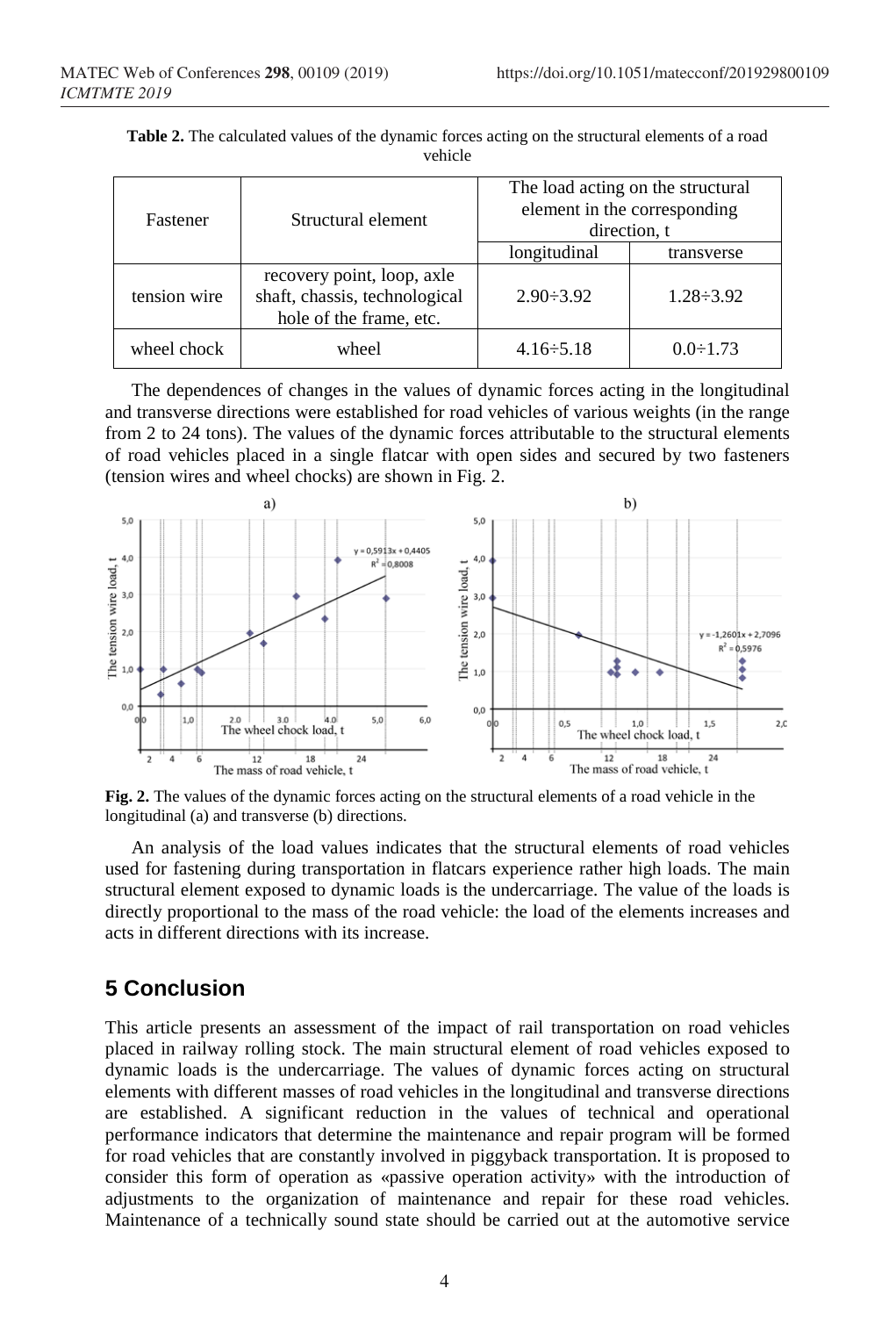facilities included in the infrastructure of the piggyback terminals. At that terminals loading and unloading of road vehicles on railway rolling stock is carried out.

#### **References**

- 1. A. Rakhmangulov, A. Sładkowski, N. Osintsev, O. Kopylova, *Sustainable development of transport systems for cargo flows on the East-West direction*, Transport systems and delivery of cargo on East-West routes: Studies in Systems Decision and Control, v. **156**, pp. 3-69 (2018)
- 2. International Trade Centre, http://www.trademap.org
- 3. One Belt One Road Initiative, http://politics.people.com.cn/n/2014/0811/c1001- 25439028.html
- 4. M. Zhuravskaya, I. Makarenko, *Piggyback transportations as point of growth of logistic business JSC Russian Railways*, Transport of the Urals, v. **3(38)**, pp. 74-79 (2013)
- 5. B. Wiśnicki, A. Dyrda, *Analysis of the Intermodal Transport Efficiency in the Central and Eastern Europe*, Naše more, v. **63(2)**, pp. 43-47 (2016)
- 6. A.V. Tsyganov, *Use of the analytic hierarchy process in quality management of piggyback transportations*, Reliability and Quality of Complex Systems, v. **2(26)**, pp. 121-129 (2019)
- 7. P.M. Panayides, *Economic organization of intermodal transport*, Transport Reviews, v. **22(4)**, pp. 401-414 (2002)
- 8. C. Li, G. Yang, X. Sun, *Transshipment Equipments for Road-Rail Intermodal Transport*, Advanced Materials Research, v. **1065-1069**, pp. 3377-3380 (2015)
- 9. J. Pinto, O. Mistage, P. Bilotta, E. Helmers, *Road-rail intermodal freight transport as a strategy for climate change mitigation*, Environmental Development, v. **25**, pp. 100- 110 (2018)
- 10. V.-G. Stinga (Cristea), *Intermodal transport – a way of achieving sustainable development*, Constanta Maritime University Annals, v. **22**, pp. 145-148 (2014)
- 11. A.V. Chubukov, *Organization of piggyback transportation in Russia and in the world*, Izvestia of the Petersburg State University of Railway Transport, v. **2**, pp. 44-54 (2010)
- 12. A.V. Tsyganov, *PEST Analysis of the organization piggyback transportation in Russia*, Engineering Bulletin of the Don, v. **2(53)**, pp. 18 (2019)
- 13. A.N. Kryazhev, *Organization of regular piggyback communication in Russia*, Transport of the Russian Federation, v. **1(62)**, pp. 18-21 (2016)
- 14. K.V. Kholopov, *Piggyback traffic foreign experience and development directions in Russia*, Russian Export Reporter, v. **9**, pp. 101-108 (2011)
- 15. A.V. Fedorina, A.V. Tsyganov, *An integrated approach to the implementation of piggyback transportation in Russia*, Modern Problems of Russian Transport Complex, v. **1(6)**, pp. 21-28 (2015)
- 16. M.Yu. Skorchenko, *International experience in organizing regular piggyback service*, Transportation Systems and Technology, v. **4(1)**, pp. 19-42 (2018)
- 17. P.V. Kurenkov, A.N. Kryazhev, A.V. Astaaf'ev, M.V. Kizimirov, *Analysis of piggyback implementation experience in the EU and US*, Vestnik of Transport, v. **5**, pp. 17-22 (2016)